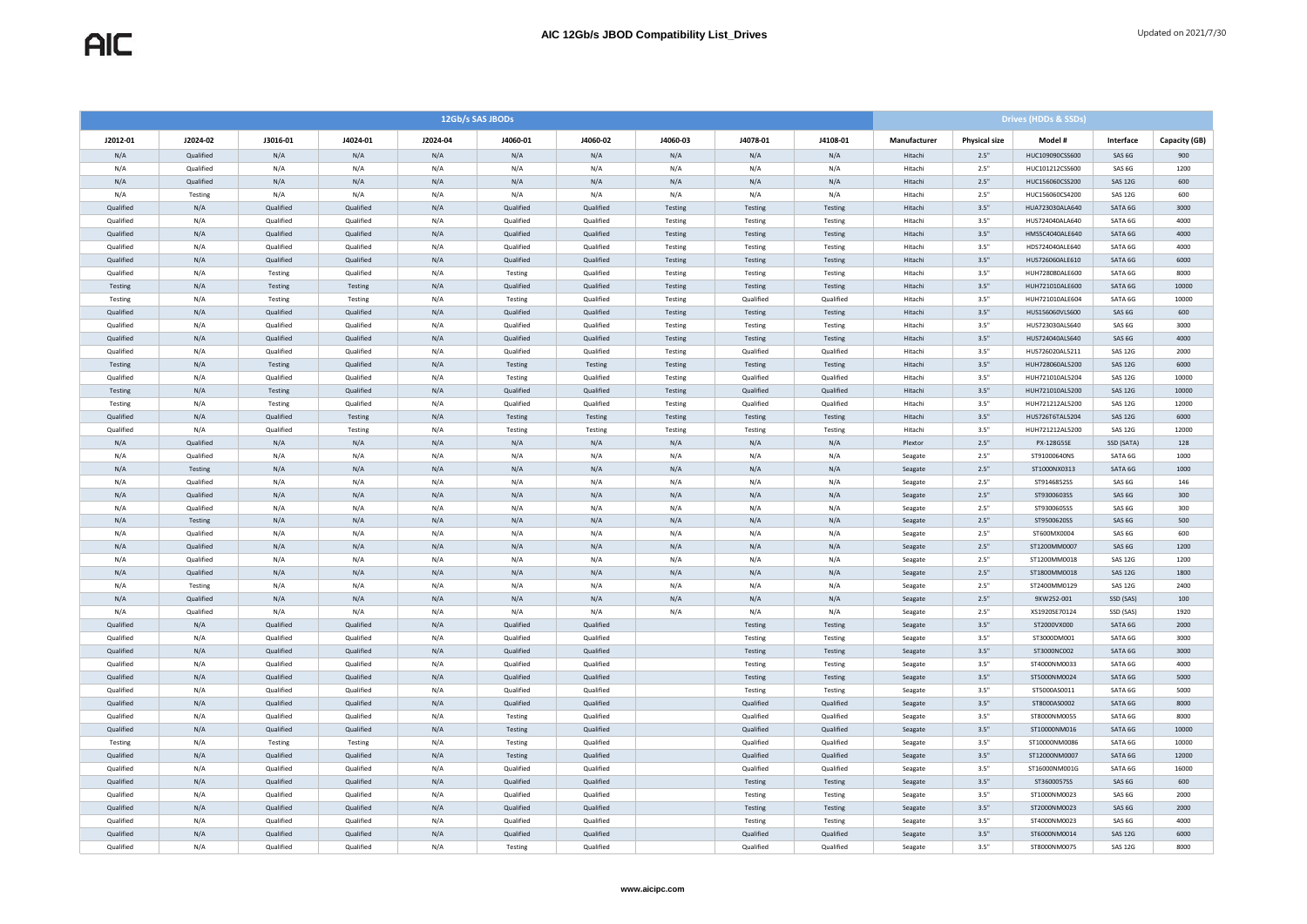|           | 12Gb/s SAS JBODs |                |           |          |           |           |          |           |           | <b>Drives (HDDs &amp; SSDs)</b> |               |                   |                |               |  |  |
|-----------|------------------|----------------|-----------|----------|-----------|-----------|----------|-----------|-----------|---------------------------------|---------------|-------------------|----------------|---------------|--|--|
| J2012-01  | J2024-02         | J3016-01       | J4024-01  | J2024-04 | J4060-01  | J4060-02  | J4060-03 | J4078-01  | J4108-01  | Manufacturer                    | Physical size | Model #           | Interface      | Capacity (GB) |  |  |
| Qualified | N/A              | Qualified      | Qualified | N/A      | Testing   | Oualified |          | Qualified | Qualified | Seagate                         | 3.5"          | ST10000NM0096     | <b>SAS 12G</b> | 10000         |  |  |
| Qualified | N/A              | Qualified      | Qualified | N/A      | Testing   | Qualified |          | Qualified | Qualified | Seagate                         | 3.5"          | ST12000NM0027     | <b>SAS 12G</b> | 12000         |  |  |
| Qualified | N/A              | Qualified      | Qualified | N/A      | Qualified | Qualified |          | Qualified | Qualified | Seagate                         | 3.5"          | ST14000NM0048     | SAS 12G        | 14000         |  |  |
| Qualified | N/A              | Qualified      | Qualified | N/A      | Qualified | Qualified |          | Qualified | Qualified | Seagate                         | 3.5"          | ST16000NM002G     | SAS 12G        | 16000         |  |  |
| Testing   | N/A              | Testing        | Testing   | N/A      | Testing   | Testing   |          | Qualified | Qualified | Seagate                         | 3.5"          | ST8000NM001A      | <b>SAS 12G</b> | 8000          |  |  |
| Qualified | N/A              | Qualified      | Qualified | N/A      | Qualified | Qualified |          | Qualified | Qualified | Seagate                         | 3.5"          | ST14000NM0018     | SATA 6G        | 14000         |  |  |
| N/A       | Testing          | N/A            | N/A       | N/A      | N/A       | N/A       | N/A      | N/A       | N/A       | Toshiba                         | 2.5"          | THNSN8240PCSE     | SATA 6G        | 240           |  |  |
| N/A       | Testing          | N/A            | N/A       | N/A      | N/A       | N/A       | N/A      | N/A       | N/A       | Toshiba                         | 2.5"          | THNSN8800PCSE     | SATA 6G        | 800           |  |  |
| N/A       | Testing          | N/A            | N/A       | N/A      | N/A       | N/A       | N/A      | N/A       | N/A       | Toshiba                         | 2.5"          | MO01ACE050        | SATA 6G        | 500           |  |  |
| N/A       | Qualified        | N/A            | N/A       | N/A      | N/A       | N/A       | N/A      | N/A       | N/A       | Toshiba                         | 2.5"          | AL13SEB900        | SAS 6G         | 900           |  |  |
| N/A       | Qualified        | N/A            | N/A       | N/A      | N/A       | N/A       | N/A      | N/A       | N/A       | Toshiba                         | 2.5"          | PX02SMF020        | SSD(SAS 12G)   | 200           |  |  |
| N/A       | Qualified        | N/A            | N/A       | N/A      | N/A       | N/A       | N/A      | N/A       | N/A       | Toshiba                         | 2.5"          | AL14SEB090N       | <b>SAS 12G</b> | 900           |  |  |
| N/A       | Qualified        | N/A            | N/A       | N/A      | N/A       | N/A       | N/A      | N/A       | N/A       | Toshiba                         | 2.5"          | AL14SEB060N       | <b>SAS 12G</b> | 600           |  |  |
| N/A       | Qualified        | N/A            | N/A       | N/A      | N/A       | N/A       | N/A      | N/A       | N/A       | Toshiba                         | 2.5"          | AL14SEB06EQ       | <b>SAS 12G</b> | 600           |  |  |
| N/A       | Qualified        | N/A            | N/A       | N/A      | N/A       | N/A       | N/A      | N/A       | N/A       | Toshiba                         | 2.5"          | AL14SEB09EQ       | <b>SAS 12G</b> | 900           |  |  |
| N/A       | Oualified        | N/A            | N/A       | N/A      | N/A       | N/A       | N/A      | N/A       | N/A       | Toshiba                         | 2.5"          | AL14SEB12EQ       | <b>SAS 12G</b> | 1200          |  |  |
| N/A       | Qualified        | N/A            | N/A       | N/A      | N/A       | N/A       | N/A      | N/A       | N/A       | Toshiba                         | 2.5"          | AL14SEB18EQ       | SAS 12G        | 1800          |  |  |
| N/A       | Qualified        | N/A            | N/A       | N/A      | N/A       | N/A       | N/A      | N/A       | N/A       | Toshiba                         | 2.5           | PX02SMF040        | SSD(SAS 12G)   | 400           |  |  |
| N/A       | Qualified        | N/A            | N/A       | N/A      | N/A       | N/A       | N/A      | N/A       | N/A       | Toshiba                         | 2.5"          | PX02SMF080        | SSD(SAS 12G)   | 800           |  |  |
| N/A       | Qualified        | N/A            | N/A       | N/A      | N/A       | N/A       | N/A      | N/A       | N/A       | Toshiba                         | 2.5"          | THNSNJ960PCSZ     | SSD (SATA)     | 960           |  |  |
| N/A       | Qualified        | N/A            | N/A       | N/A      | N/A       | N/A       | N/A      | N/A       | N/A       | Toshiba                         | 2.5"          | PX04SMB040        | SSD(SAS 12G)   | 400           |  |  |
| N/A       | Qualified        | N/A            | N/A       | N/A      | N/A       | N/A       | N/A      | N/A       | N/A       | Toshiba                         | 2.5'          | <b>PX04SMB080</b> | SSD(SAS 12G)   | 800           |  |  |
| N/A       | Qualified        | N/A            | N/A       | N/A      | N/A       | N/A       | N/A      | N/A       | N/A       | Toshiba                         | 2.5"          | PX04SMB160        | SSD(SAS 12G)   | 1600          |  |  |
| N/A       | Qualified        | N/A            | N/A       | N/A      | N/A       | N/A       | N/A      | N/A       | N/A       | Toshiba                         | 2.5"          | PX04SMB320        | SSD(SAS 12G)   | 3200          |  |  |
| N/A       | Qualified        | N/A            | N/A       | N/A      | N/A       | N/A       | N/A      | N/A       | N/A       | Toshiba                         | 2.5"          | AL13SXB30EE       | <b>SAS 12G</b> | 300           |  |  |
| N/A       | Qualified        | N/A            | N/A       | N/A      | N/A       | N/A       | N/A      | N/A       | N/A       | Toshiba                         | 2.5"          | AL13SXB45EE       | <b>SAS 12G</b> | 450           |  |  |
| N/A       | Qualified        | N/A            | N/A       | N/A      | N/A       | N/A       | N/A      | N/A       | N/A       | Toshiba                         | 2.5"          | AL13SXB60EE       | <b>SAS 12G</b> | 600           |  |  |
| N/A       | Testing          | N/A            | N/A       | N/A      | N/A       | N/A       | N/A      | N/A       | N/A       | Toshiba                         | 2.5'          | AL14SXB90EE       | SAS-12G        | 900           |  |  |
| N/A       | Oualified        | N/A            | N/A       | N/A      | N/A       | N/A       | N/A      | N/A       | N/A       | Toshiba                         | 2.5"          | AL15SEB12EQ       | SAS-12G        | 1200          |  |  |
| N/A       | Oualified        | N/A            | N/A       | N/A      | N/A       | N/A       | N/A      | N/A       | N/A       | Toshiba                         | 2.5"          | AL15SEB24EQ       | SAS-12G        | 2400          |  |  |
| N/A       | Testing          | N/A            | N/A       | N/A      | N/A       | N/A       | N/A      | N/A       | N/A       | Toshiba                         | 2.5"          | MQ01ABF050        | SATA-6G        | 500           |  |  |
| N/A       | Qualified        | N/A            | N/A       | N/A      | N/A       | N/A       | N/A      | N/A       | N/A       | Toshiba                         | 2.5"          | KPM51RUG960G      | SAS 12G        | 960           |  |  |
| Qualified | N/A              | Qualified      | Qualified | N/A      | Qualified | Qualified | Testing  | Testing   | Testing   | Toshiba                         | 3.5"          | MG05ACA800E       | SATA 6G        | 8000          |  |  |
| Testing   | N/A              | Testing        | Testing   | N/A      | Qualified | Qualified | Testing  | Qualified | Qualified | Toshiba                         | 3.5"          | MG04SCA40EE       | SAS 12G        | 4000          |  |  |
| Testing   | N/A              | Qualified      | Qualified | N/A      | Qualified | Testing   | Testing  | Testing   | Testing   | Toshiba                         | 3.5"          | MC04ACA500E       | SATA 6G        | 5000          |  |  |
| Qualified | N/A              | Oualified      | Qualified | N/A      | Qualified | Testing   | Testing  | Testing   | Testing   | Toshiba                         | 3.5"          | MG04ACA500E       | SATA 6G        | 5000          |  |  |
| Qualified | N/A              | Qualified      | Qualified | N/A      | Qualified | Testing   | Testing  | Testing   | Testing   | Toshiba                         | 3.5"          | MG04ACA600E       | SATA 6G        | 6000          |  |  |
| Qualified | N/A              | Qualified      | Qualified | N/A      | Qualified | Testing   | Testing  | Testing   | Testing   | Toshiba                         | 3.5"          | MG04SCA500E       | SAS 6G         | 5000          |  |  |
| Testing   | N/A              | Qualified      | Qualified | N/A      | Testing   | Testing   | Testing  | Qualified | Qualified | Toshiba                         | 3.5"          | MG04SCA60EE       | <b>SAS 12G</b> | 6000          |  |  |
| Qualified | N/A              | Qualified      | Qualified | N/A      | Qualified | Qualified | Testing  | Testing   | Testing   | Toshiba                         | 3.5"          | MD04ABA400V       | SATA 6G        | 4000          |  |  |
| Testing   | N/A              | Testing        | Testing   | N/A      | Testing   | Testing   | Testing  | Testing   | Testing   | Toshiba                         | 3.5"          | MG06ACA10TE       | SATA 6G        | 10000         |  |  |
| Qualified | N/A              | Qualified      | Qualified | N/A      | Qualified | Qualified | Testing  | Qualified | Qualified | Toshiba                         | 3.5"          | MG07ACA14TE       | SATA 6G        | 14000         |  |  |
| Testing   | N/A              | Testing        | Testing   | N/A      | Testing   | Testing   | Testing  | Qualified | Qualified | Toshiba                         | 3.5"          | MG06SCA10TE       | SAS 12G        | 10000         |  |  |
| Qualified | N/A              | Qualified      | Qualified | N/A      | Qualified | Qualified | Testing  | Qualified | Qualified | Toshiba                         | 3.5"          | MG07SCA14TE       | SAS 12G        | 14000         |  |  |
| Qualified | N/A              | Qualified      | Qualified | N/A      | Qualified | Qualified | Testing  | Qualified | Qualified | Toshiba                         | 3.5"          | MG08SCA16TE       | <b>SAS 12G</b> | 16000         |  |  |
| Qualified | N/A              | Qualified      | Qualified | N/A      | Qualified | Qualified | Testing  | Testing   | Testing   | Toshiba                         | 3.5"          | MN05ACA600        | SATA 6G        | 6000          |  |  |
| Qualified | N/A              | Qualified      | Qualified | N/A      | Testing   | Testing   | Testing  | Testing   | Testing   | Toshiba                         | 3.5"          | MG08ACA16TE       | SATA 6G        | 16000         |  |  |
| Testing   | N/A              | Testing        | Testing   | N/A      | Testing   | Testing   | Testing  | Qualified | Qualified | Toshiba                         | 3.5"          | MG04SCA20EE       | <b>SAS 12G</b> | 2000          |  |  |
| Testing   | N/A              | Testing        | Testing   | N/A      | Testing   | Testing   | Testing  | Qualified | Oualified | Toshiba                         | 3.5"          | MG04SCA20EA       | <b>SAS 12G</b> | 2000          |  |  |
| Testing   | N/A              | Testing        | Testing   | N/A      | Testing   | Testing   | Testing  | Qualified | Qualified | Toshiba                         | 3.5"          | MG04SCA40EA       | SAS 12G        | 4000          |  |  |
| Testing   | N/A              | Testing        | Testing   | N/A      | Testing   | Testing   | Testing  | Qualified | Qualified | Toshiba                         | 3.5"          | MG04SCA60EA       | <b>SAS 12G</b> | 6000          |  |  |
| Testing   | N/A              | Testing        | Testing   | N/A      | Testing   | Testing   | Testing  | Qualified | Qualified | Toshiba                         | 3.5"          | MG04SCA20EN       | <b>SAS 12G</b> | 2000          |  |  |
| Testing   | N/A              | Testing        | Testing   | N/A      | Testing   | Testing   | Testing  | Qualified | Qualified | Toshiba                         | 3.5"          | MG04SCA40EN       | <b>SAS 12G</b> | 4000          |  |  |
| Testing   | N/A              | Testing        | Testing   | N/A      | Testing   | Testing   | Testing  | Qualified | Oualified | Toshiba                         | 3.5"          | MG06SCA600E       | SAS 12G        | 6000          |  |  |
| Testing   | N/A              | <b>Testing</b> | Testing   | N/A      | Testing   | Testing   | Testing  | Qualified | Qualified | Toshiba                         | 3.5"          | MG06SCA600A       | <b>SAS 12G</b> | 6000          |  |  |